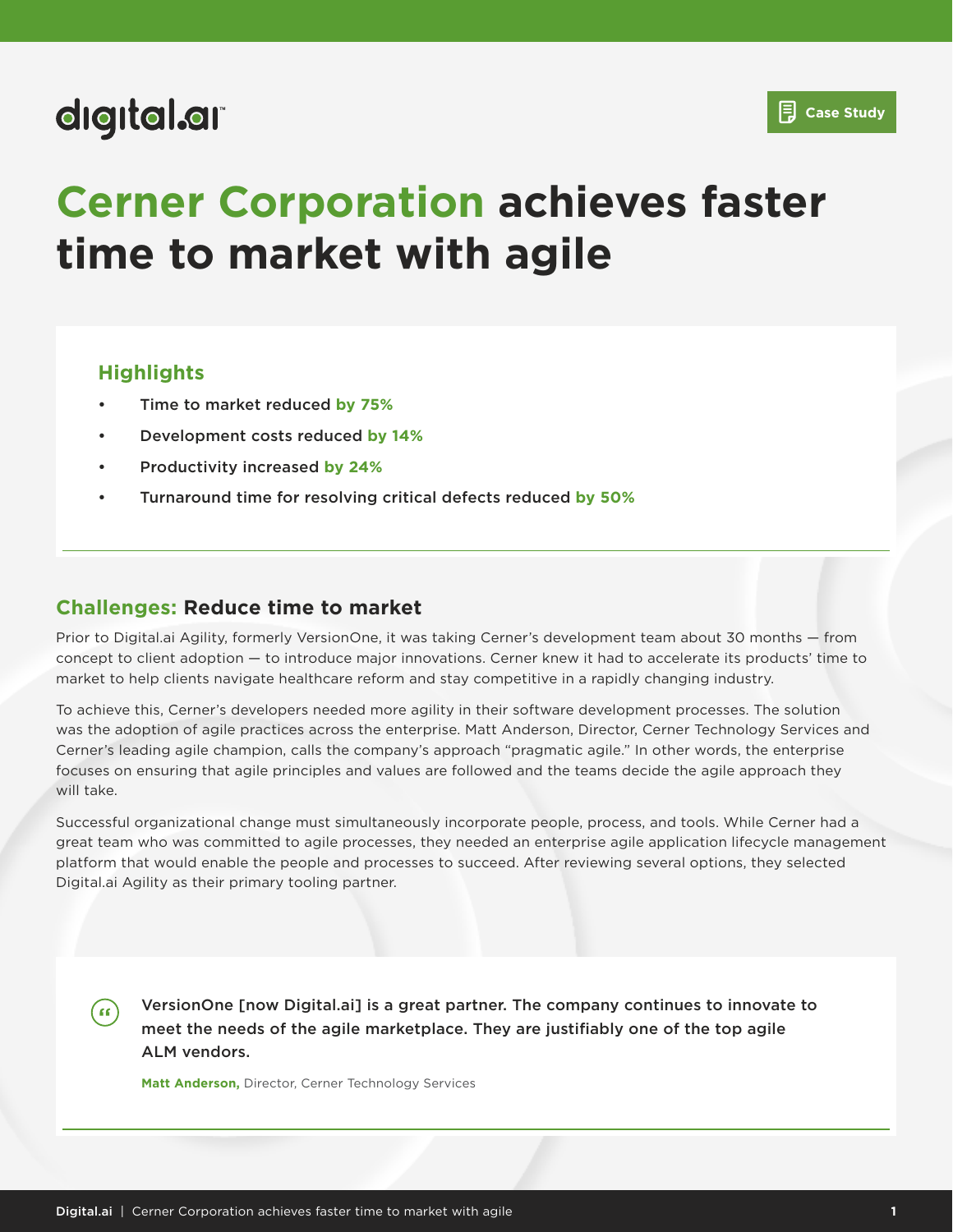### **Solutions: An agile-your-way platform for easy adoption**

Cerner has more than 3,000 developers, with teams having different needs, different markets, and different preferences in the way they work. Scrum works best for most of their teams, while other teams prefer Kanban, XP, Lean, or other variations.

The company selected Digital.ai Agility because it had the flexibility to accommodate the various agile methodologies being implemented. In addition, they found the platform intuitive and easy to use. "People can focus on doing the real work of software development," explains Anderson.

## **Benefits: Transition to agile yields significant results**

For Cerner, success was about having more time to focus on adopting the agile framework rather than adopting a tool. Digital.ai Agility's inherent ease of adoption enabled Cerner to quickly start seeing the benefits of agile — in this case, a 75% reduction in time to market. Other measurable improvements include:

In addition, by choosing Digital.ai Agility, Cerner development teams can estimate software delivery more accurately, allowing them to forecast and consistently meet their commitments to stakeholders.

Developers can identify problems earlier and make midstream adjustments very quickly. Teams can innovate and test prototypes because Digital.ai Agility is adaptable enough to support changes to the underlying process.

- Productivity increased by **24%**
- Development costs reduced by **14%**
- Quality improved by **6%** based on internal KPIs
- Turnaround time for resolving critical defects reduced by **50%**

Digital.ai Agility's flexibility promotes a proactive approach to problem solving across the enterprise. Instead of reacting to issues, Cerner can develop solutions that prevent issues from arising. The flexibility also allows teams to try different things. If the experiment works, Cerner teams incorporate it as a part of their process. If the experiment doesn't work, they just throw it out and try true spirit of retrospectives.

#### **Improved reporting results**

Another key benefit of Digital.ai Agility is the ease of creating roll-up reports with the ability to drill down from big picture into what teams are doing. With Digital.ai Agility, Cerner's leadership can get a one click view of a release at any point in time. They no longer need to rely on project management via spreadsheets or Vislo, which often contained outdated information and rarely provided the needed level of detail.